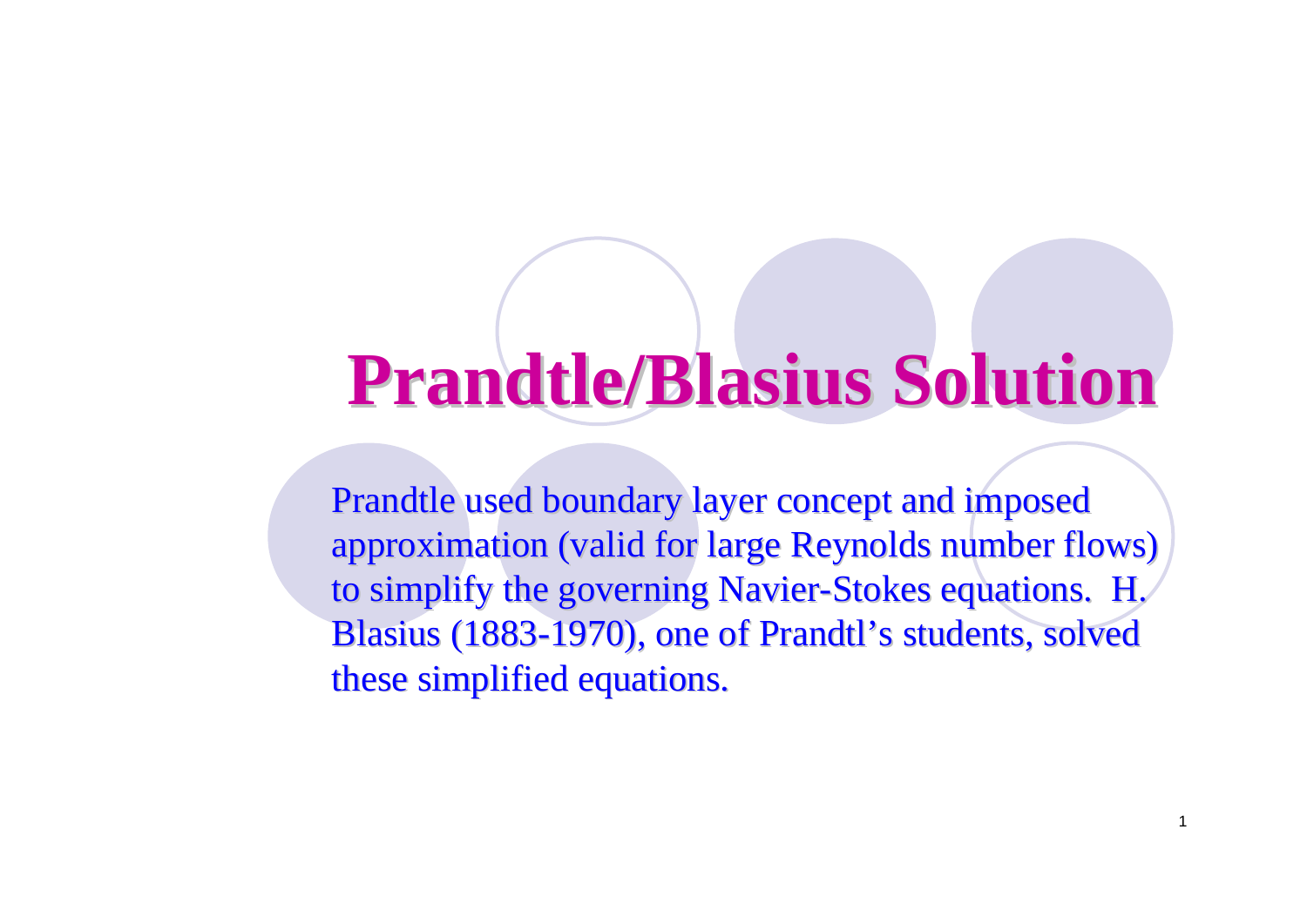# 從Navier-Stokes Equations 開始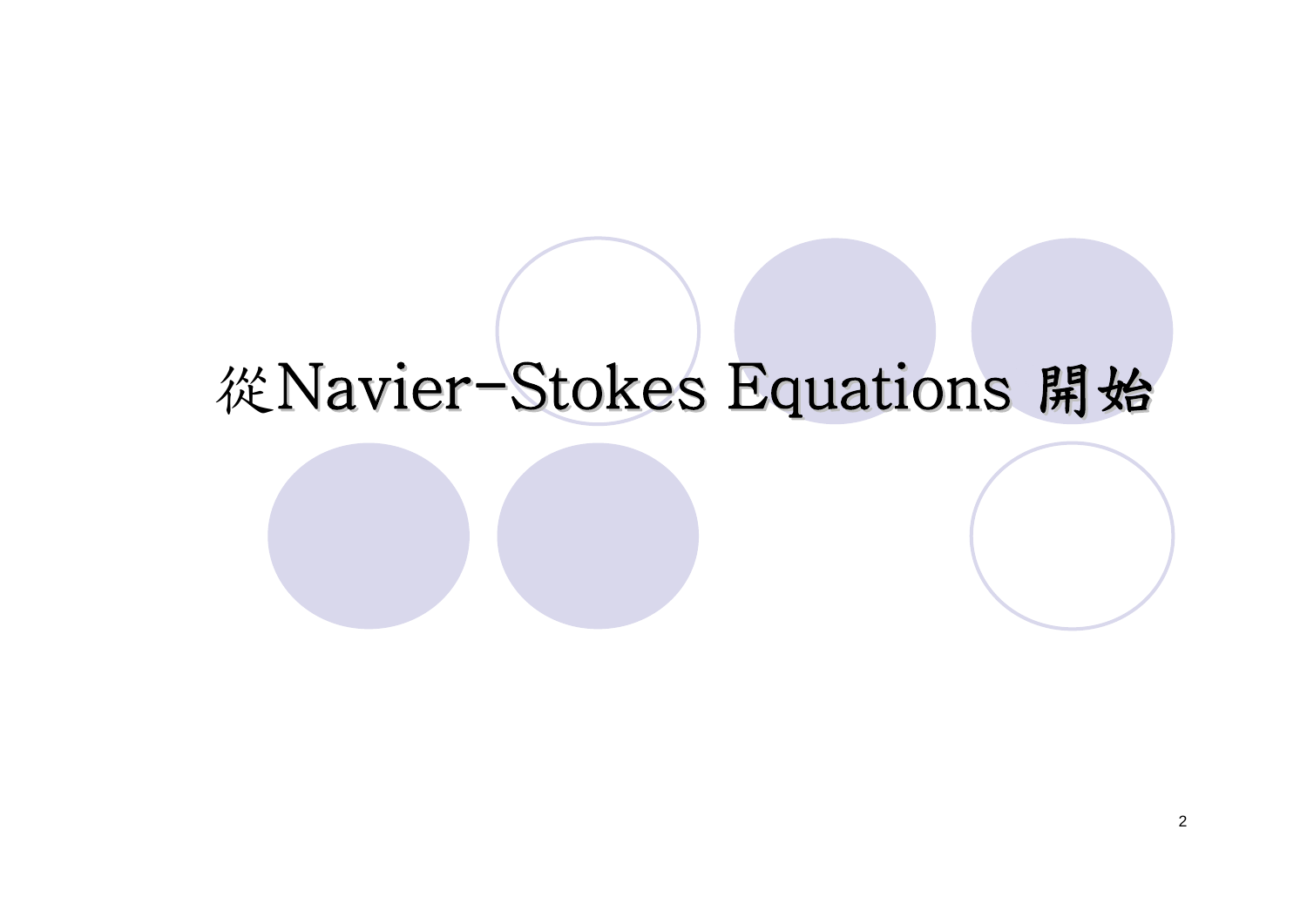# **The Navier-Stokes Equations**

Under **incompressible flow with constant viscosity incompressible flow with constant viscosity conditions**, the Navier-Stokes equations are reduced to:

$$
\rho \left( \frac{\partial u}{\partial t} + u \frac{\partial u}{\partial x} + v \frac{\partial u}{\partial y} + w \frac{\partial u}{\partial z} \right) = -\frac{\partial p}{\partial x} + \rho g_x + \mu \left( \frac{\partial^2 u}{\partial x^2} + \frac{\partial^2 u}{\partial y^2} + \frac{\partial^2 u}{\partial z^2} \right)
$$
\n
$$
\rho \left( \frac{\partial v}{\partial t} + u \frac{\partial v}{\partial x} + v \frac{\partial v}{\partial y} + w \frac{\partial v}{\partial z} \right) = -\frac{\partial p}{\partial y} + \rho g_y + \mu \left( \frac{\partial^2 v}{\partial x^2} + \frac{\partial^2 v}{\partial y^2} + \frac{\partial^2 v}{\partial z^2} \right)
$$
\n
$$
\rho \left( \frac{\partial w}{\partial t} + u \frac{\partial w}{\partial x} + v \frac{\partial w}{\partial y} + w \frac{\partial w}{\partial z} \right) = -\frac{\partial p}{\partial z} + \rho g_z + \mu \left( \frac{\partial^2 w}{\partial x^2} + \frac{\partial^2 w}{\partial y^2} + \frac{\partial^2 w}{\partial z^2} \right)
$$
\n
$$
\overrightarrow{d} \overrightarrow{d} \overrightarrow{d} \overrightarrow{d} \overrightarrow{d} \overrightarrow{d} \overrightarrow{d} \overrightarrow{d} \overrightarrow{d} \overrightarrow{d} \overrightarrow{d} \overrightarrow{d} \overrightarrow{d} \overrightarrow{d} \overrightarrow{d} \overrightarrow{d} \overrightarrow{d} \overrightarrow{d} \overrightarrow{d} \overrightarrow{d} \overrightarrow{d} \overrightarrow{d} \overrightarrow{d} \overrightarrow{d} \overrightarrow{d} \overrightarrow{d} \overrightarrow{d} \overrightarrow{d} \overrightarrow{d} \overrightarrow{d} \overrightarrow{d} \overrightarrow{d} \overrightarrow{d} \overrightarrow{d} \overrightarrow{d} \overrightarrow{d} \overrightarrow{d} \overrightarrow{d} \overrightarrow{d} \overrightarrow{d} \overrightarrow{d} \overrightarrow{d} \overrightarrow{d} \overrightarrow{d} \overrightarrow{d} \overrightarrow{d} \overrightarrow{d} \overrightarrow{d} \overrightarrow{d} \overrightarrow{d} \overrightarrow{d} \overrightarrow{d} \overrightarrow{d} \overrightarrow{d} \overrightarrow{d} \overrightarrow{d} \overrightarrow{d} \overrightarrow{d} \overrightarrow{d} \overrightarrow{d} \overrightarrow{
$$

3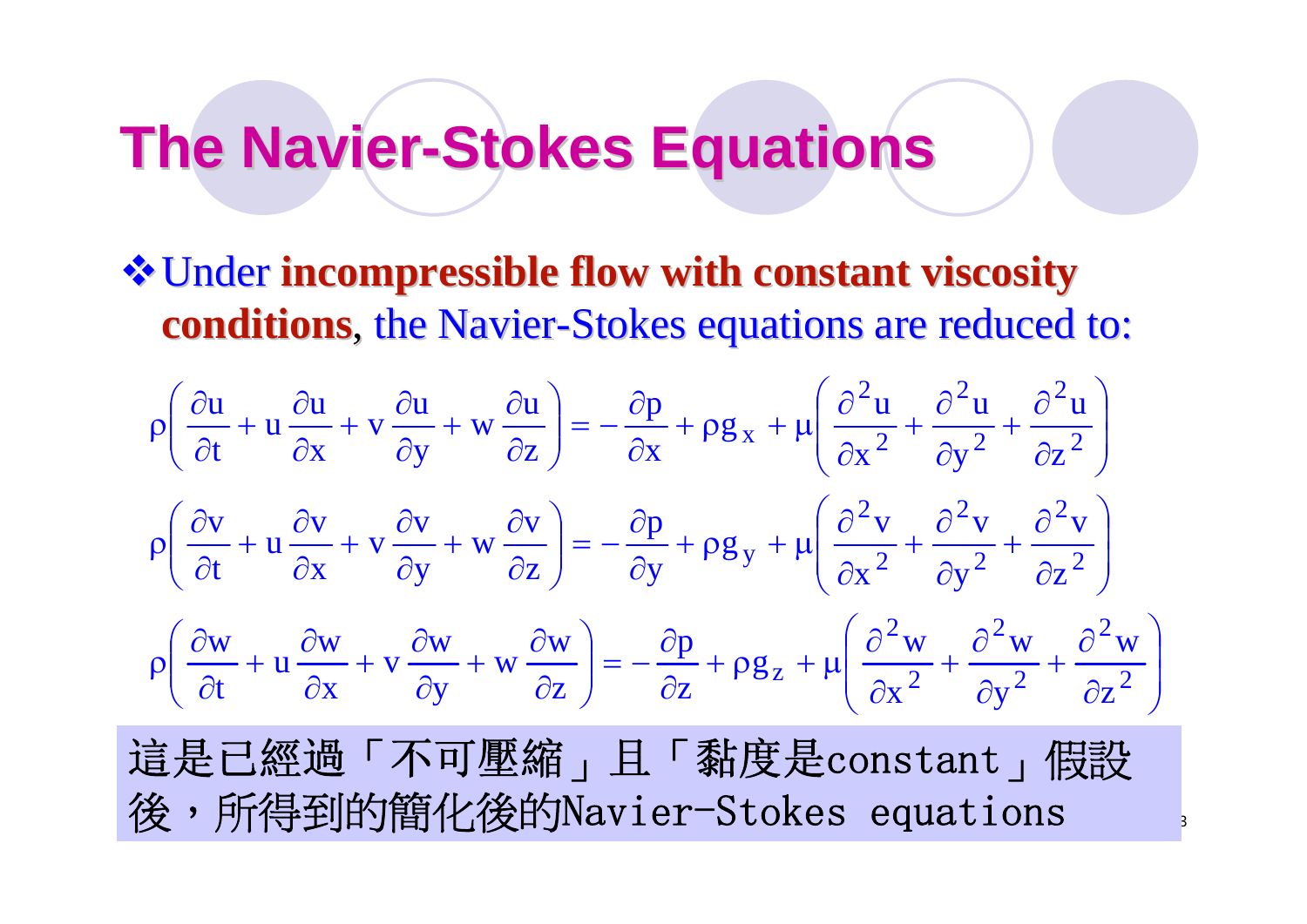# **Prandtle/Blasius Solution 1/10**

Prandtle進一步簡化…請注意簡化過程的假設…

- The details of viscous incompressible flow past any object can be obtained by solving the governing Navier-Stokes equation.
- $\cdot$  **For steady, two dimensional laminar flow with negligible gravitational effects**, these equations reduced to the following

$$
\left(\begin{array}{c}\n\mathbf{u} \frac{\partial \mathbf{u}}{\partial x} + \mathbf{v} \frac{\partial \mathbf{u}}{\partial y} = -\frac{1}{\rho} \frac{\partial p}{\partial x} + \mathbf{v} \left(\frac{\partial^2 \mathbf{u}}{\partial x^2} + \frac{\partial^2 \mathbf{u}}{\partial y^2}\right) \\
\mathbf{u} \frac{\partial \mathbf{v}}{\partial x} + \mathbf{v} \frac{\partial \mathbf{v}}{\partial y} = -\frac{1}{\rho} \frac{\partial p}{\partial y} + \mathbf{v} \left(\frac{\partial^2 \mathbf{v}}{\partial x^2} + \frac{\partial^2 \mathbf{v}}{\partial y^2}\right)\n\end{array}\right)
$$

\* In addition, the conservation of mass  $\rightarrow$  No analytical solution

$$
\frac{\partial u}{\partial x} + \frac{\partial v}{\partial y} = 0
$$

綜合假設…不可壓縮、 2D、重力效應忽略、黏度 =constant 、steady 注意每一假設後,方程式會 如何改變 …

三個未知數 需要三個方程式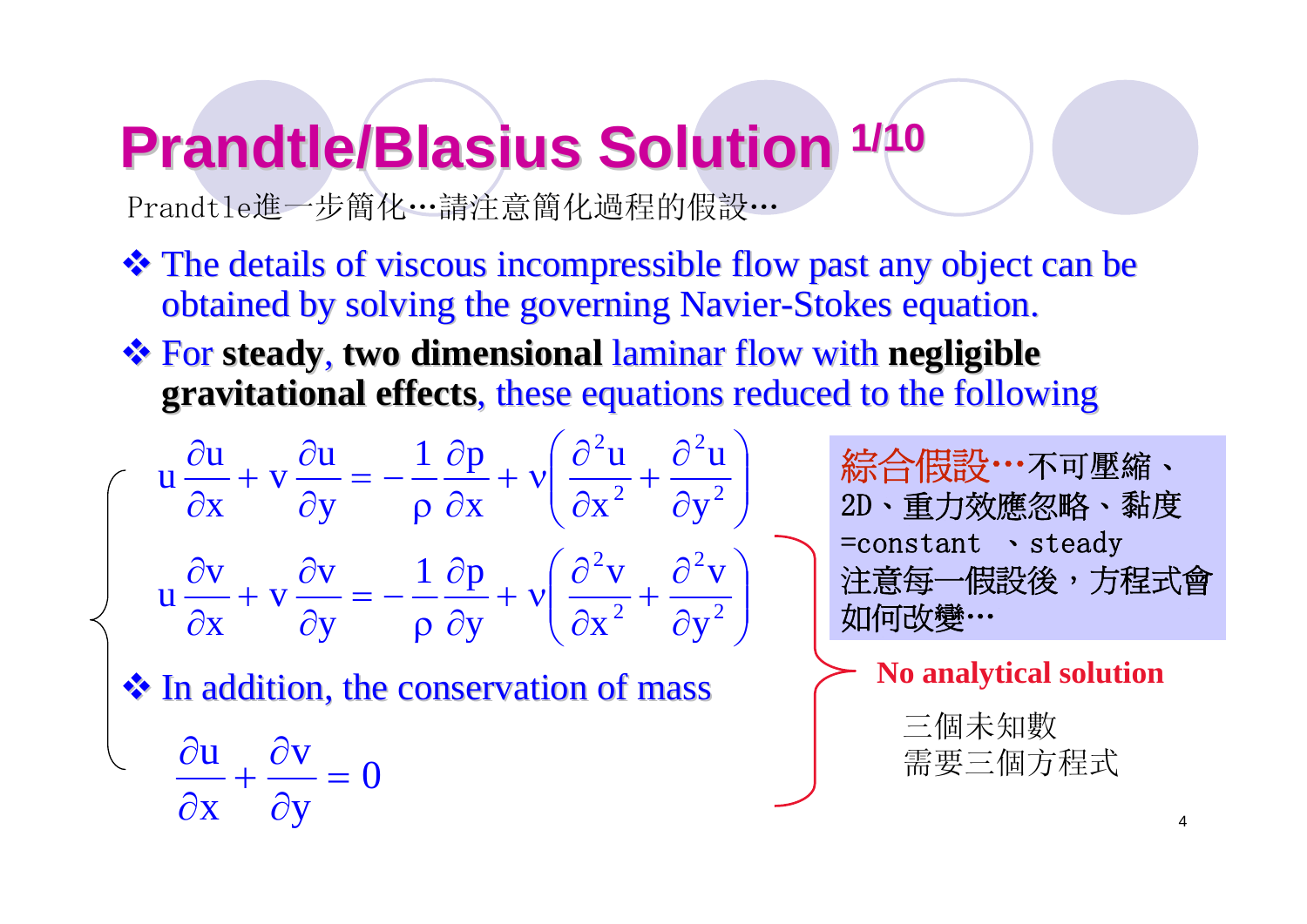### **Prandtle/Blasius Solution 2/10** 再進一步簡化:(1)垂直板的速度遠低於平行板的速度(2)邊界層很 薄,y方向梯度當然遠大於x方向梯度

❖ Simplification…….

Since the boundary layer is thin, it is expected that the component of velocity normal to the plate is much smaller than the parallel to the plate and that the rate of change of any parameter across the boundary layer should be much greater than that along the flow direction. That is

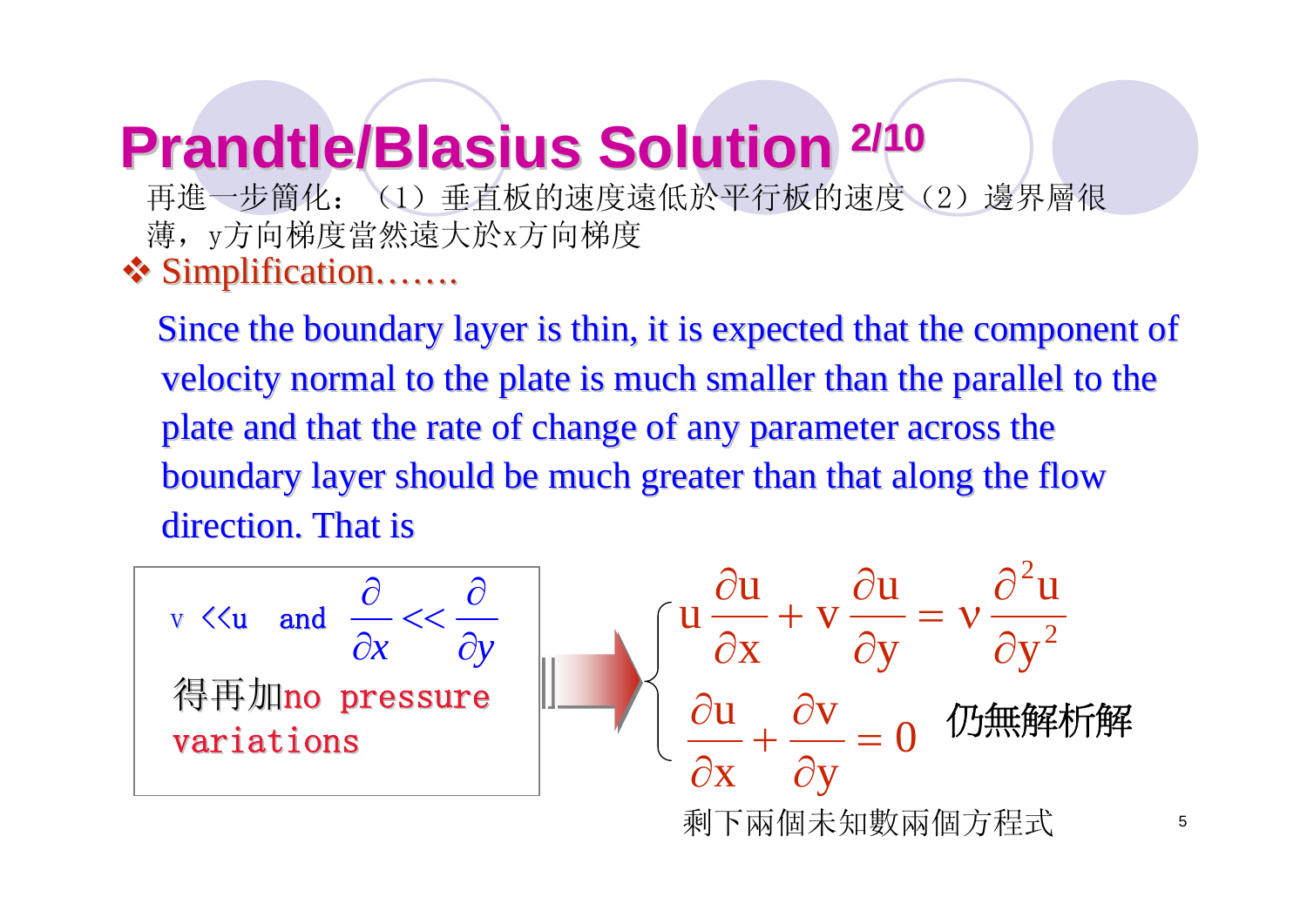# **Prandtle/Blasius Solution 3/10**

#### 總結簡化過程後的結果

Governing equations

**Second order partial differential equations differential equations**



Boundary conditions Boundary conditions Solution ? …… *are extremely difficult to obtain.*  $\pmb{0}$ y  ${\rm y} = \infty, \qquad {\rm u} = {\rm U}, \qquad \frac{\partial {\rm u}}{\partial {\rm v}} =$  $y=0, \qquad u=0, \qquad v=0$  $=\infty$ ,  $u=U$ ,  $\frac{\partial}{\partial x}$ 看似簡單,但…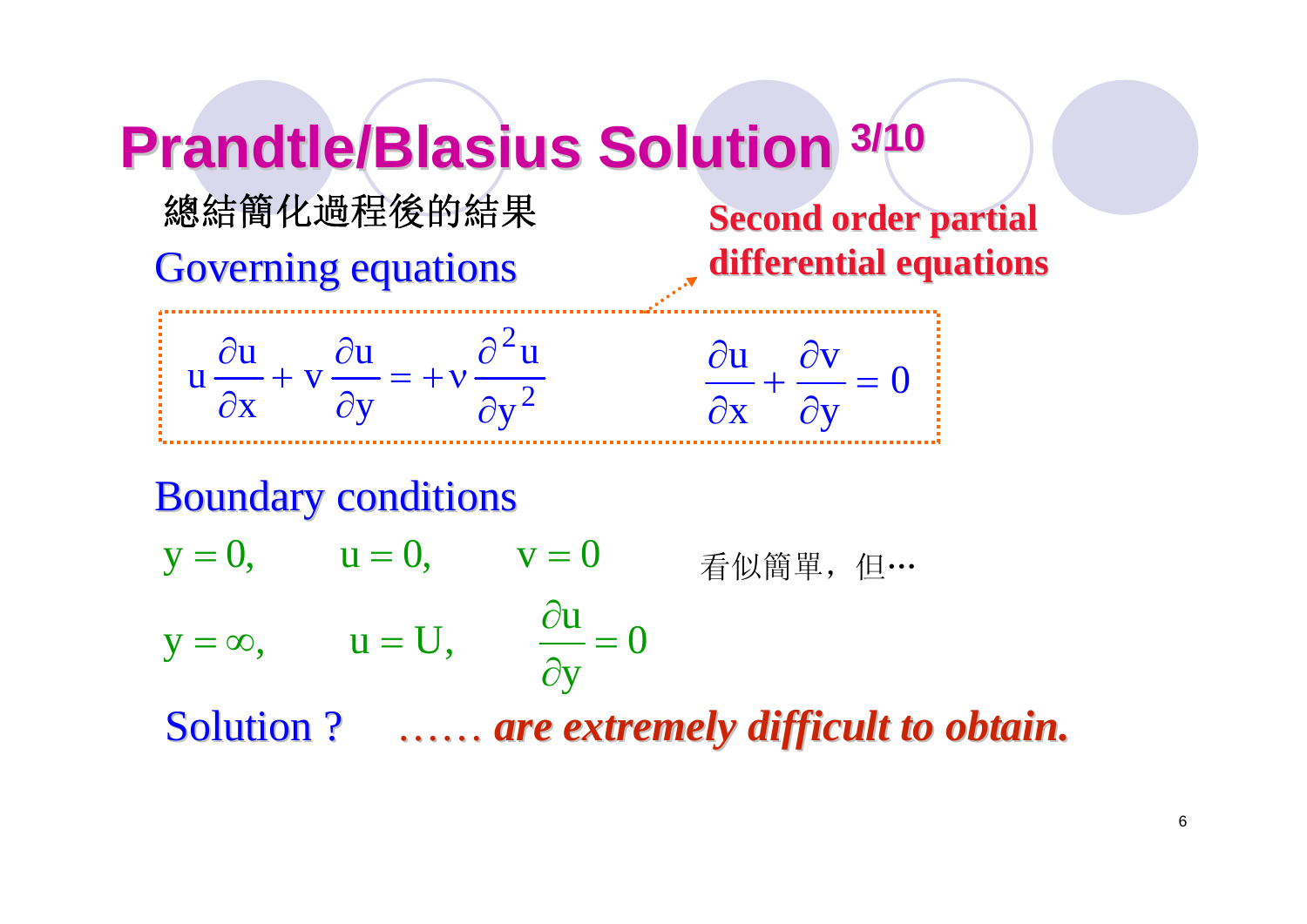### **Prandtle/Blasius Solution 4/10** 徒弟出手……將偏微分轉成常微分

 $\triangle$ **Blasius reduced the partial differential equations to an** ordinary differential equation…

The velocity profile, u/U, should be similar for all values of x. Thus the velocity profile is of the dimensionless form

where  $\eta \propto \frac{3}{\delta}$  $\eta \propto$ y  $g(\eta)$ U 見下頁

<mark>U</mark> = g(η) where ηα y 設定無因次速度分佈曲線u/U,與無因<br>— = g(η) where ηα y 次板垂直向距離y/δ; u/U僅與y/δ有 設定無因次速度分佈曲線u/U, 與無因 關,關係不明,也是我們想要探討的

**Is an unknown function to be determined. Is an unknown function to be determined.**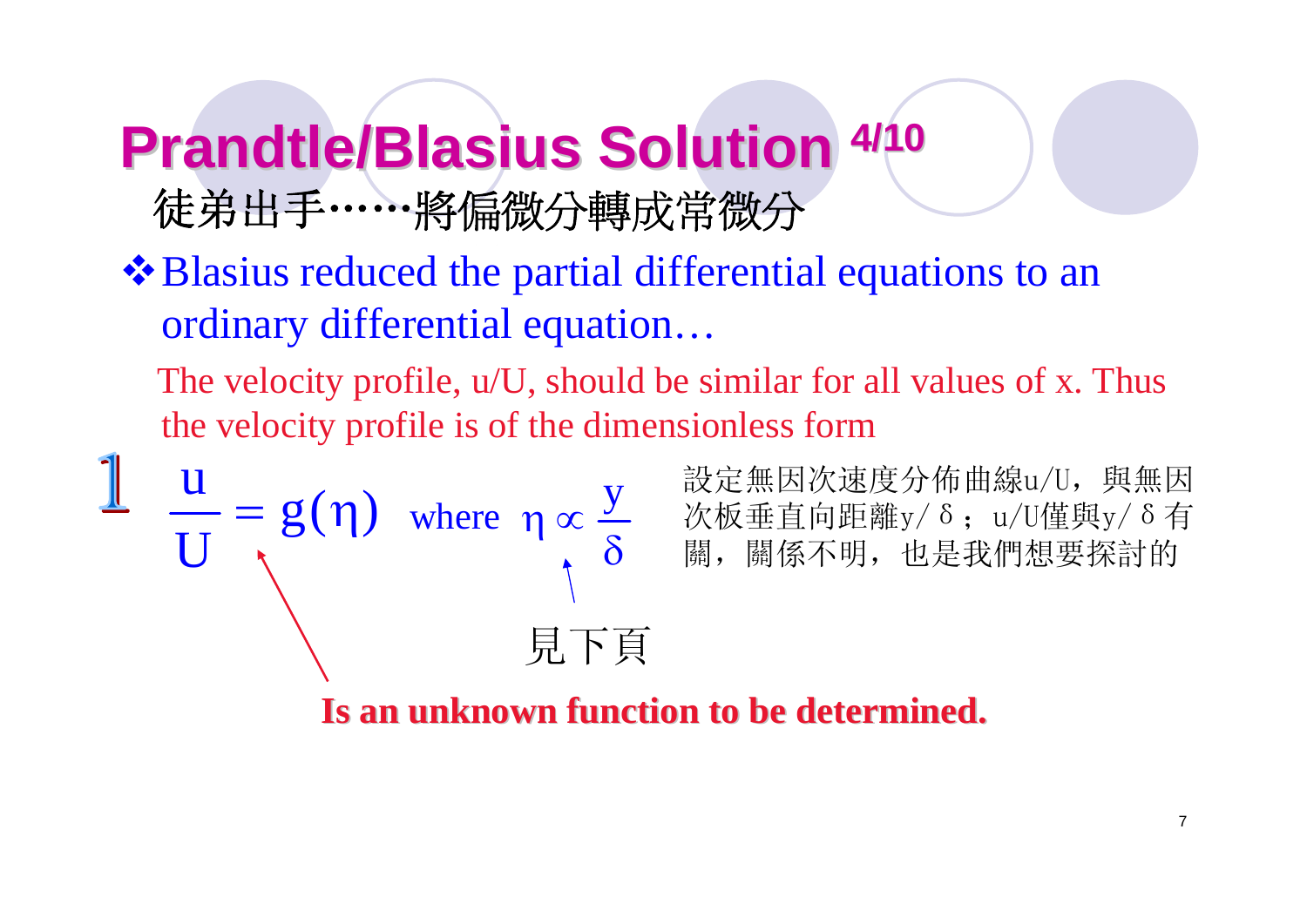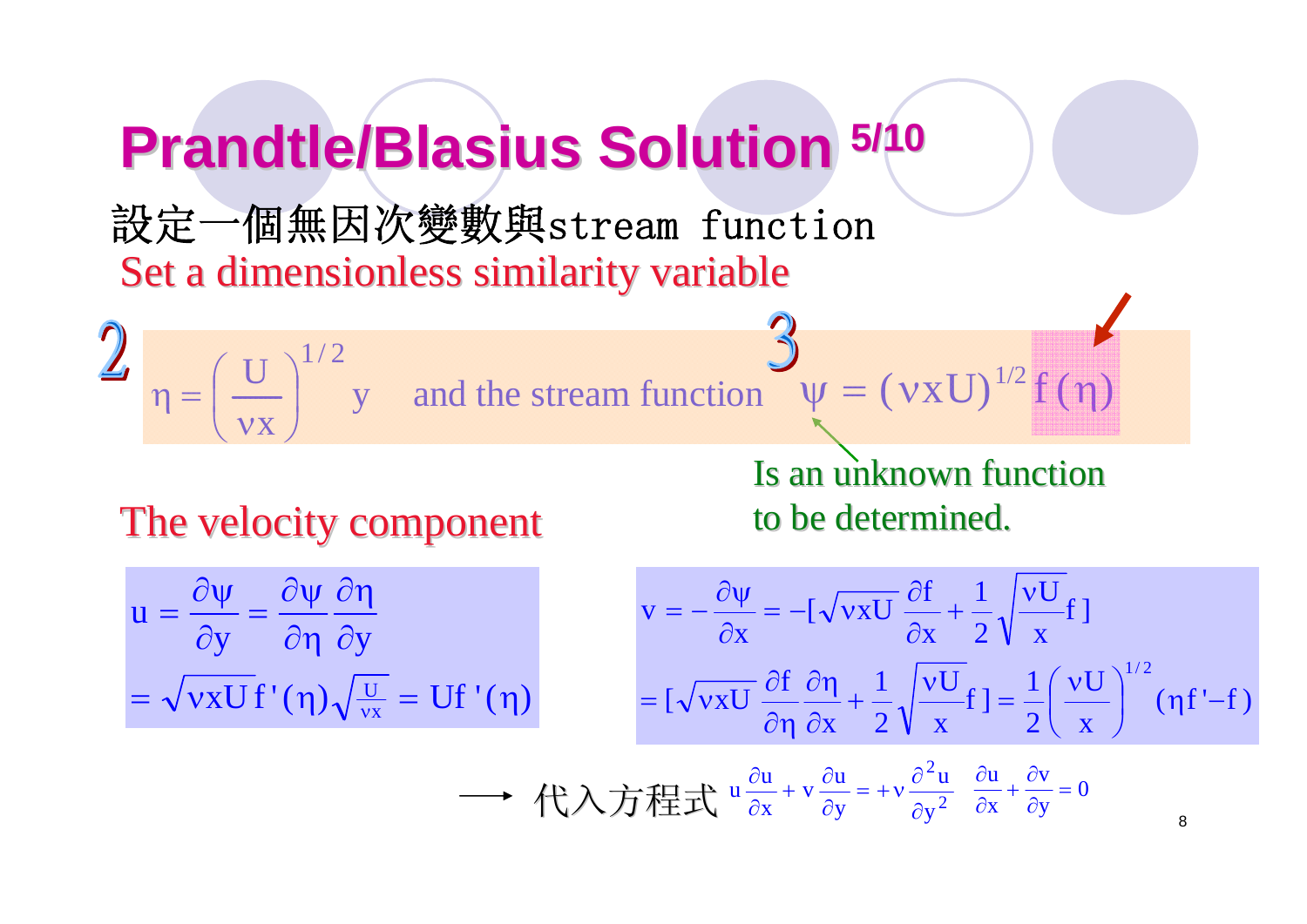# **Prandtle/Blasius Prandtle/Blasius Solution Solution 6/10**



 $\frac{d^{2}r}{d\eta^{2}} = 2f''' + ff'' = 0$  $\frac{d^3f}{dn^3} + f \frac{d^2f}{dn^2}$  $2\frac{d^3f}{dx^3}+f\frac{d^2f}{dx^2}$ 2 3 3  $\frac{1}{\eta^2} = 2t$  " + tt " =  $\frac{1}{\eta^3}$  + 原來要解u與v, 現在要解f、f' 、f"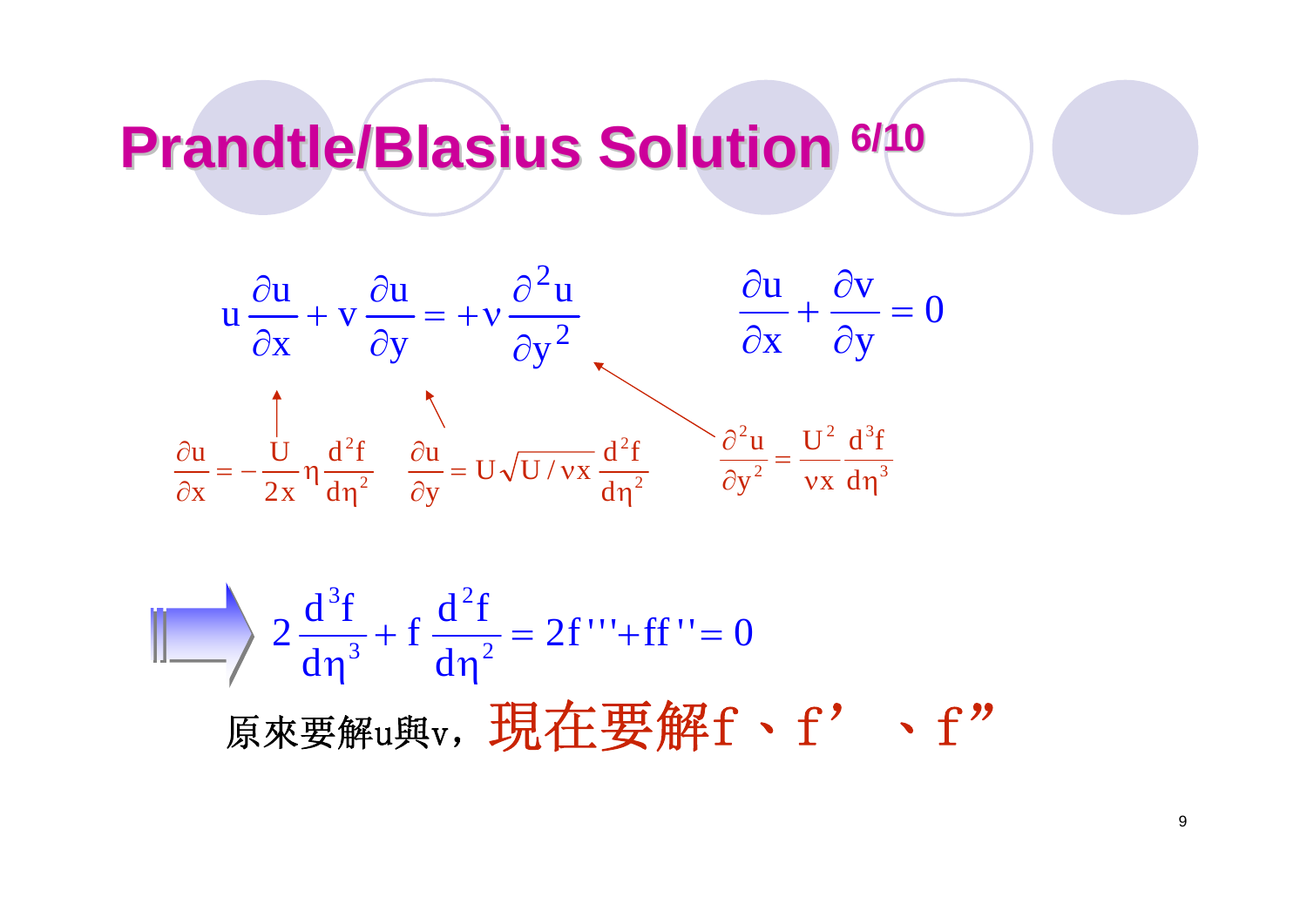# **Prandtle/Blasius Solution 7/10**

$$
2\frac{d^{3}f}{d\eta^{3}} + f\frac{d^{2}f}{d\eta^{2}} = 2f''' + ff'' = 0
$$

Nonlinear, third-order ordinary differential equation

With boundary conditions

**f = f' = 0 at**  η **= 0**  邊界條件

**f'** <sup>→</sup>**1 at** η →∞

Solution ? No analytical solution !

Easy to integrate to obtain numerical solution Easy to integrate to obtain numerical solution

數值解

Blasius solved it using a power series expansion about

$$
\eta = 0 \dots \text{Blasius solution}
$$

利用power series expansion,解出 $\mathrm{f} \cdot \mathrm{f}'$  $\cdot$  f"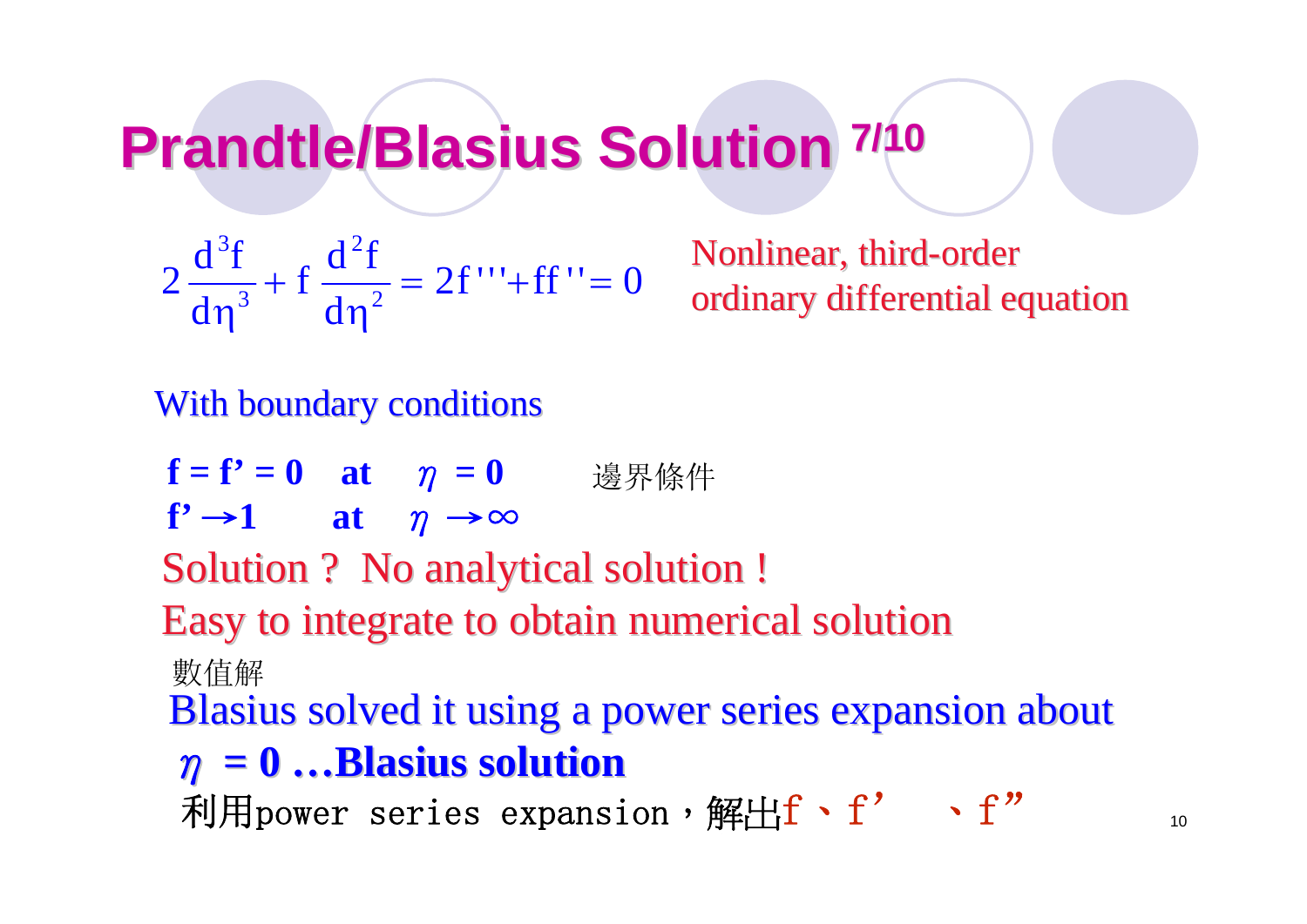# **Prandtle/Blasius Prandtle/Blasius Solution Solution 8/10**

### Numerical solution of

|  |                         |        | $2\frac{d^3f}{dx^2} + f\frac{d^2f}{dx^2} = 2f''' + ff'' = 0$ |
|--|-------------------------|--------|--------------------------------------------------------------|
|  | $\frac{2}{\text{dn}^3}$ | $dn^2$ |                                                              |

#### TABLE 9.1

Laminar Flow along a Flat Plate (the Blasius Solution)

| $\eta = y(U/\nu x)^{1/2}$ | $f'(\eta) = u/U$ | η        | $f'(\eta)$ |
|---------------------------|------------------|----------|------------|
| 0                         | 0                | 3.6      | 0.9233     |
| 0.4                       | 0.1328           | 4.0      | 0.9555     |
| 0.8                       | 0.2647           | 4.4      | 0.9759     |
| 1.2                       | 0.3938           | 4.8      | 0.9878     |
| 1.6                       | 0.5168           | 5.0      | 0.9916     |
| 2.0                       | 0.6298           | 5.2      | 0.9943     |
| 2.4                       | 0.7290           | 5.6      | 0.9975     |
| 2.8                       | 0.8115           | 6.0      | 0.9990     |
| 3.2                       | 0.8761           | $\infty$ | 1.0000     |

| Table 9.1 | The Function $f(\eta)$ for the Laminar Boundary Layer along a Flat Plate at<br>Zero Incidence |                  |        |  |  |
|-----------|-----------------------------------------------------------------------------------------------|------------------|--------|--|--|
| $\eta$ =  |                                                                                               | $=\frac{u}{U}$   |        |  |  |
| 0         | $\overline{0}$                                                                                | $\boldsymbol{0}$ | 0.3321 |  |  |
| 0.5       | 0.0415                                                                                        | 0.1659           | 0.3309 |  |  |
| 1.0       | 0.1656                                                                                        | 0.3298           | 0.3230 |  |  |
| 1.5       | 0.3701                                                                                        | 0.4868           | 0.3026 |  |  |
| 2.0       | 0.6500                                                                                        | 0.6298           | 0.2668 |  |  |
| 2.5       | 0.9963                                                                                        | 0.7513           | 0.2174 |  |  |
| 3.0       | 1.3968                                                                                        | 0.8460           | 0.1614 |  |  |
| 3.5       | 1.8377                                                                                        | 0.9130           | 0.1078 |  |  |
| 4.0       | 2.3057                                                                                        | 0.9555           | 0.0642 |  |  |
| 4.5       | 2.7901                                                                                        | 0.9795           | 0.0340 |  |  |
| 5.0       | 3.2833                                                                                        | 0.9915           | 0.0159 |  |  |
| 5.5       | 3.7806                                                                                        | 0.9969           | 0.0066 |  |  |
| 6.0       | 4.2796                                                                                        | 0.9990           | 0.0024 |  |  |
| 6.5       | 4.7793                                                                                        | 0.9997           | 0.0008 |  |  |
| 7.0       | 5.2792                                                                                        | 0.9999           | 0.0002 |  |  |
| 7.5       | 5.7792                                                                                        | 1.0000           | 0.0001 |  |  |
| 8.0       | 6.2792                                                                                        | 1.0000           | 0.0000 |  |  |

11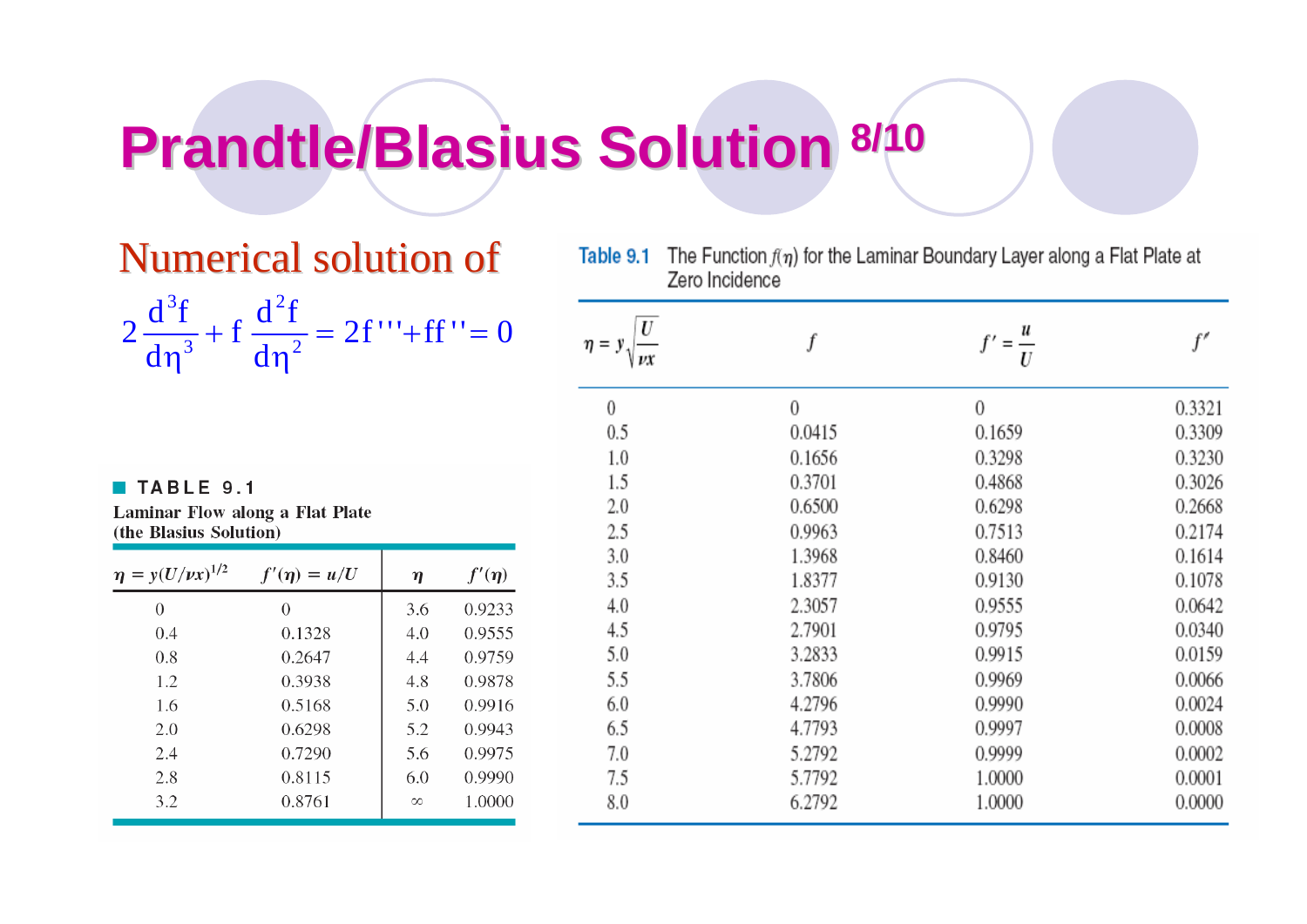# **Prandtle/Blasius Solution 9/10**

◆依據定義,從 Blasius solution (Table 9.1)解出

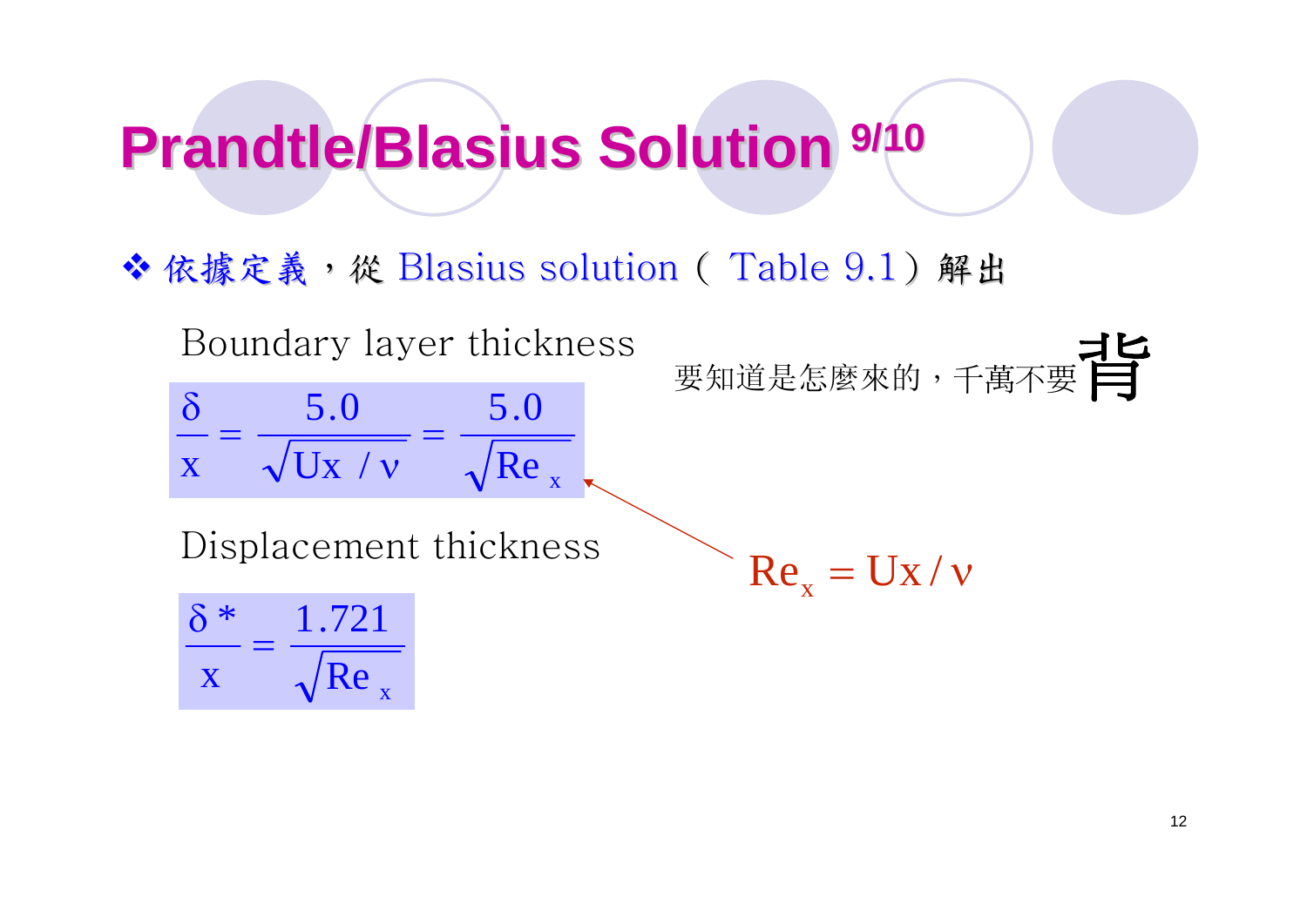# **Prandtle/Blasius Solution 10/10**

#### Momentum thickness

$$
\frac{\Theta}{x} = \frac{0.664}{\sqrt{Re_x}}
$$

#### **Shear stress**

$$
\tau_{_W}=\mu\frac{du}{dy}\,|_{y=0}\!=\!0.332U^{3/2}\sqrt{\frac{\rho\mu}{x}}=\frac{0.332\rho U^2}{\sqrt{Re_{_X}}}
$$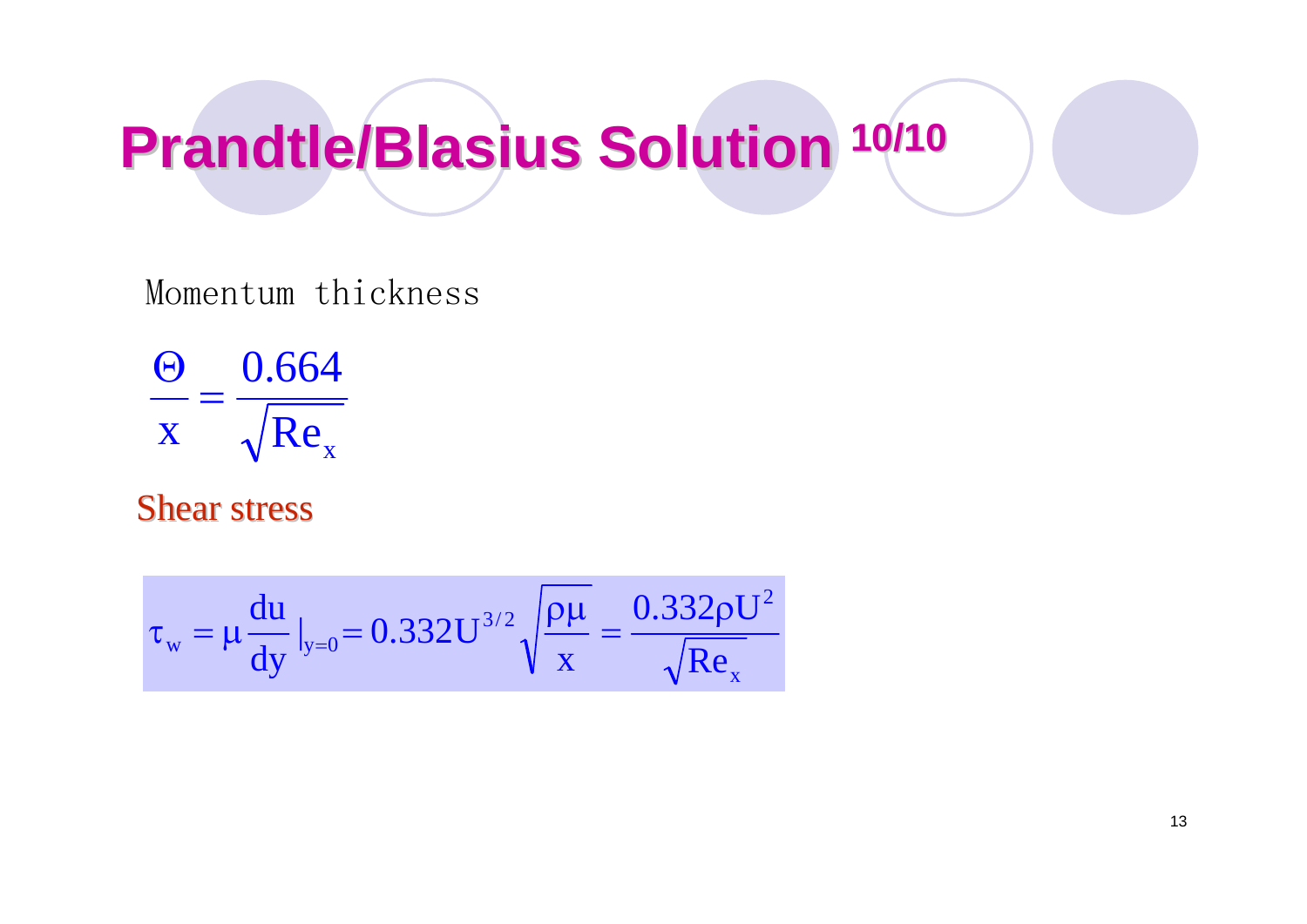# **Boundary Layer Thickness Boundary Layer Thickness**

邊界層厚度?定義?範圍?

**❖ Standard Boundary layer thickness** 

Boundary layer displacement thickness Boundary layer displacement thickness

Boundary layer momentum thickness Boundary layer momentum thickness

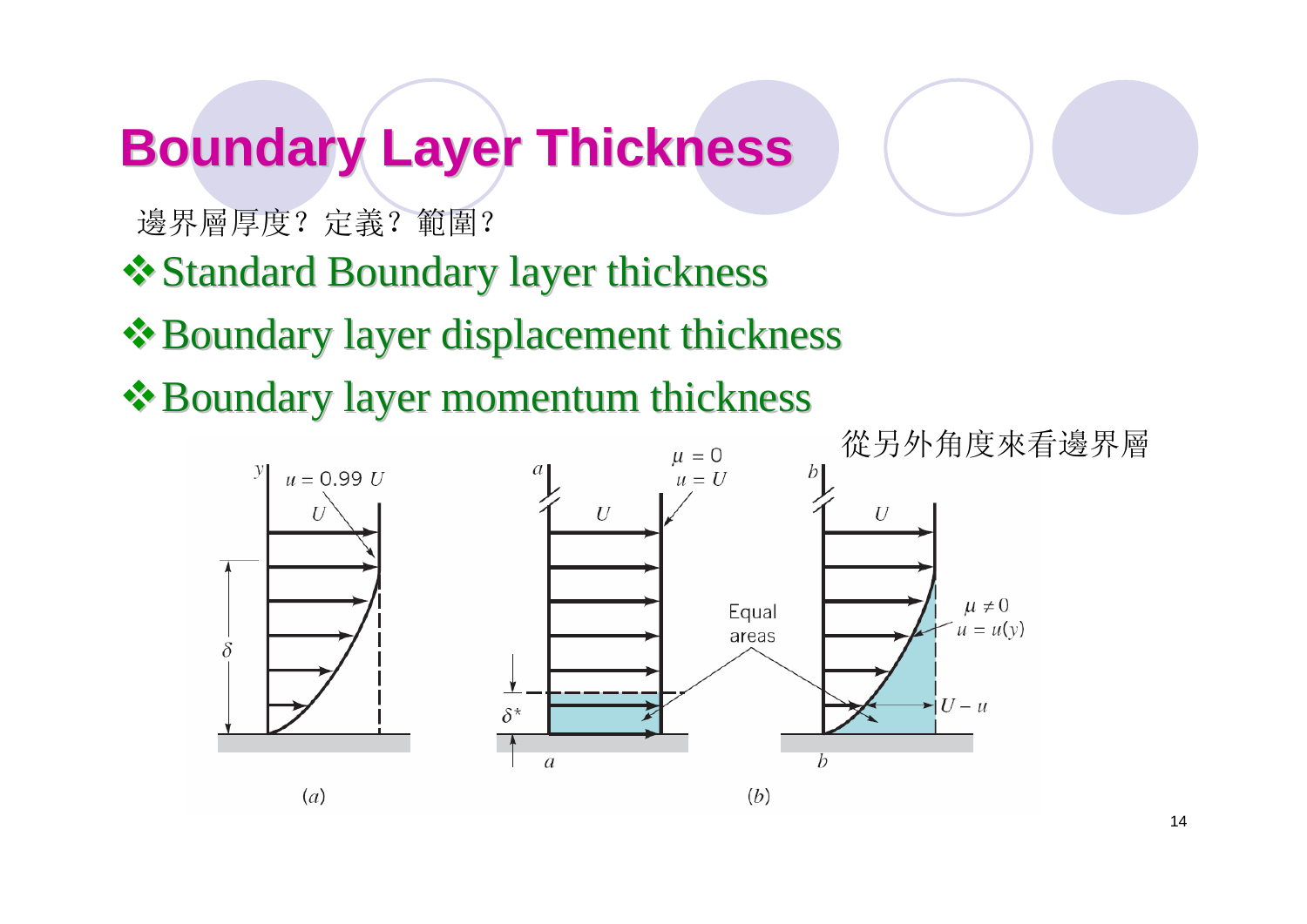### **Standard Boundary Layer Thickness**

The standard boundary layer thickness is the distance from the plate at which the fluid velocity is within some arbitrary value of the upstream velocity.

用速度來界定

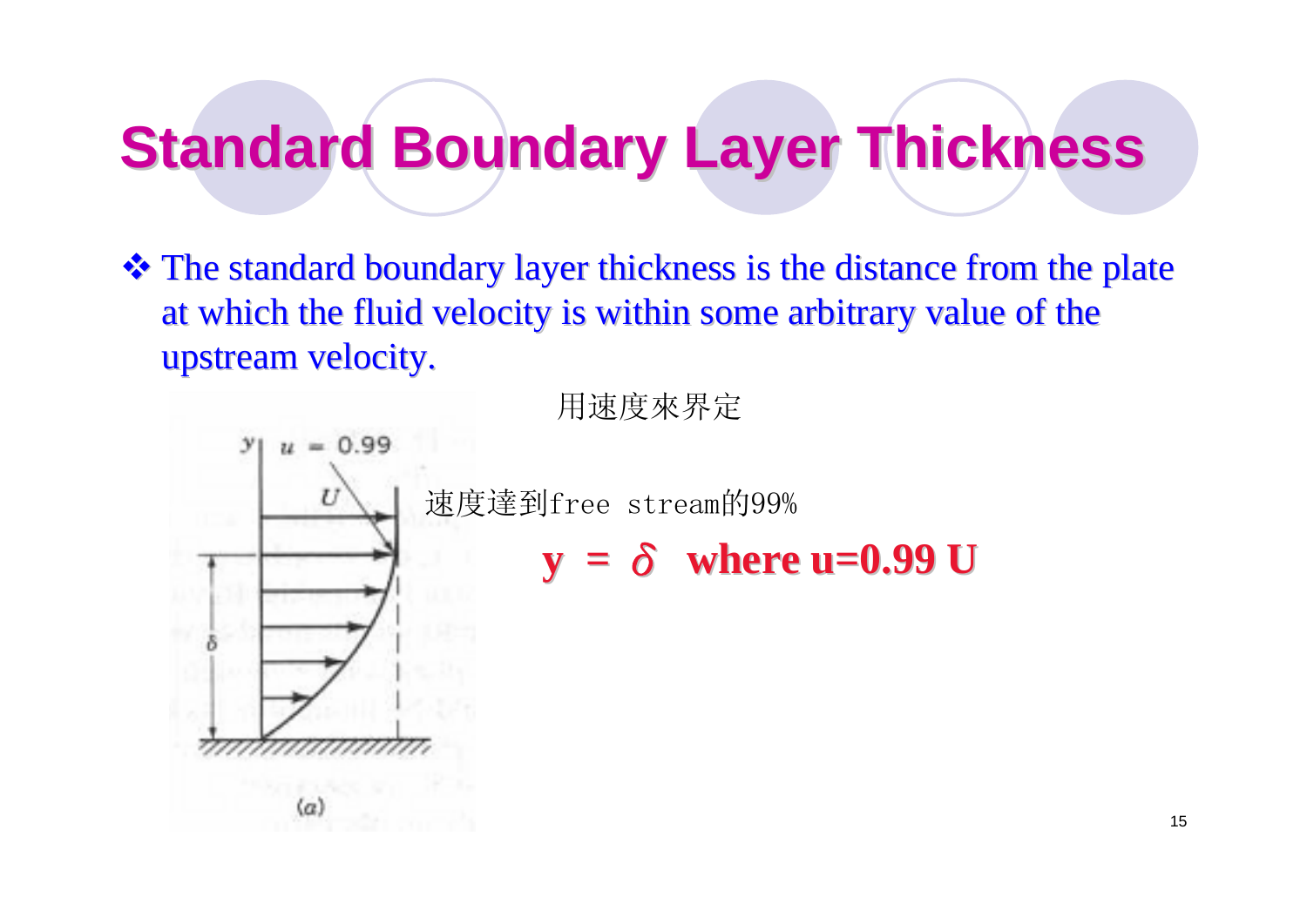# **Boundary Layer Displacement Boundary Layer Displacement**

**Thickness Thickness** $\cdot \cdot$  The boundary layer retards the fluid, so that the mass flux and momentum flux are both less than they would be in the absence of 邊界層產生阻止流體的效應, mass flux與momentum flux都少下來,少的部分相當於多厚?

the boundary layer.

 $\cdot$  The displacement distance is the distance the plate would be moved so that the loss of mass flux (due to reduction in uniform flow area) is equivalent to the loss the boundary layer causes.

**The loss due to the boundary layer The loss due to the boundary layer** Mass flux短少 短少的量相當於..多厚

$$
\rho \delta^* Uw = \int_0^\infty \rho(U - u) w dy
$$

$$
\Rightarrow \delta^* = \int_0^\infty \left(1 - \frac{u}{U}\right) dy
$$

此厚度稱為Displacement thickness